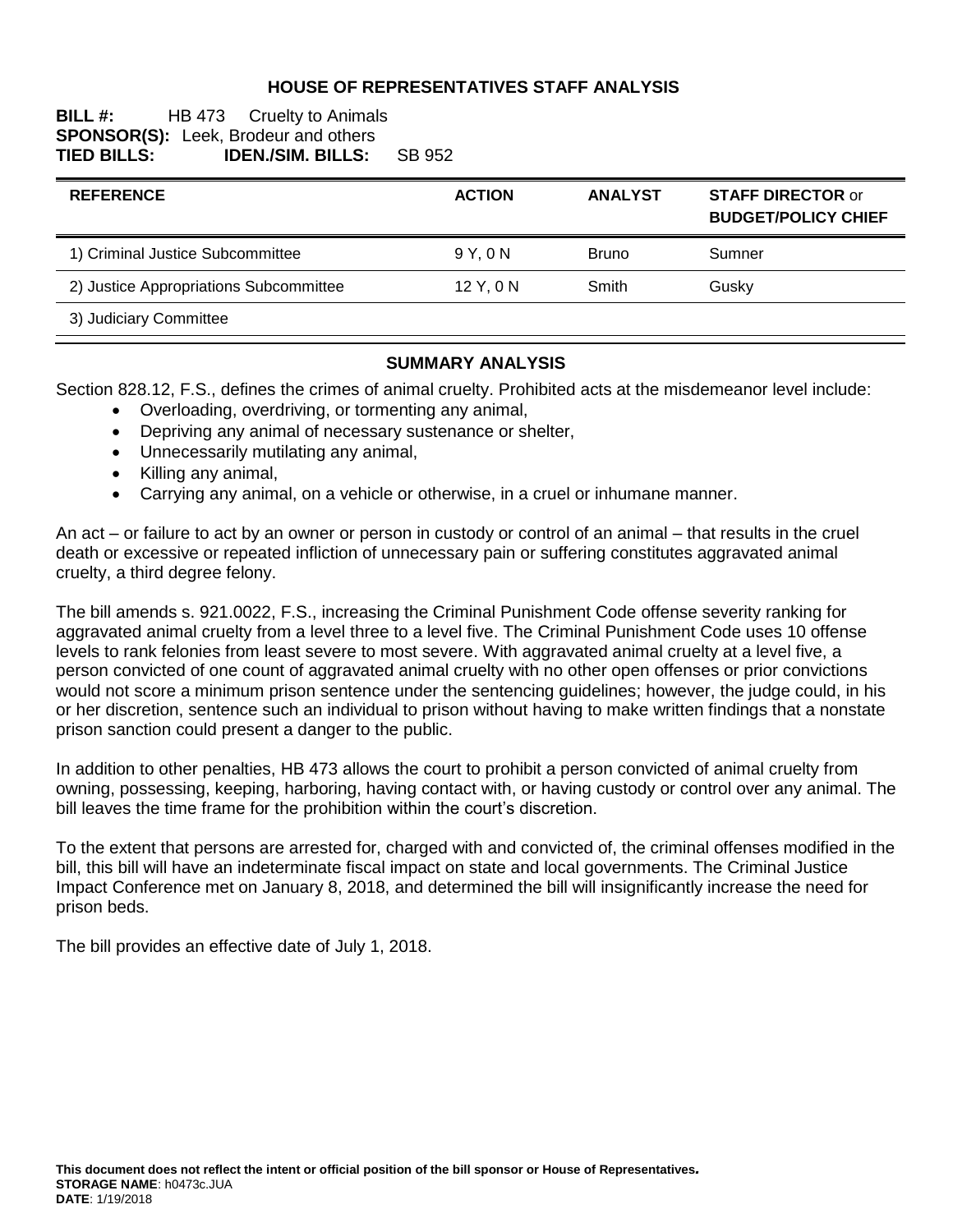#### **FULL ANALYSIS**

## **I. SUBSTANTIVE ANALYSIS**

## A. EFFECT OF PROPOSED CHANGES:

#### **Background**

Under Florida law, the following acts are considered animal cruelty:

- Overloading, overdriving, or tormenting any animal,
- Depriving any animal of necessary sustenance or shelter,
- Unnecessarily mutilating any animal,
- Killing any animal, or
- **Carrying any animal, on a vehicle or otherwise, in a cruel or inhumane manner.**<sup>1</sup>

Animal cruelty is a first degree misdemeanor, punishable by up to one year in the county jail and a \$1,000 fine.<sup>2</sup>

A person commits aggravated animal cruelty, a third degree felony,<sup>3</sup> by intentionally committing an act to an animal – or failing to act if the person is the owner having custody and control of the animal – and such action or omission results in:

- The cruel death of the animal, or
- $\bullet$  The excessive or repeated infliction of unnecessary pain or suffering on an animal.<sup>4</sup>

Aggravated animal cruelty carries minimum mandatory sanctions of a \$2,500 fine and psychological testing or anger management for a first conviction,<sup>5</sup> and a \$5,000 fine and six months of incarceration for a second or subsequent conviction.<sup>6</sup> A person convicted a second or subsequent time of aggravated animal cruelty is ineligible for any form of early release, including gain time.<sup>7</sup>

Felony offenses subject to the Criminal Punishment Code<sup>8</sup> are listed in a single offense severity ranking chart, which uses 10 offense levels to rank felonies from least severe to most severe. Each felony offense is assigned to a level according to the severity of the offense, commensurate with the harm or potential for harm to the community that is caused by the offense, as determined by statute. Aggravated animal cruelty is a level three on the offense severity ranking chart. $9$ 

#### **Effect of Proposed Changes**

HB 473 amends s. 828.12, F.S., permitting a court to prohibit a person convicted of animal cruelty from owning, possessing, keeping, harboring, having contact with, or having custody or control over any animal. The bill leaves the time frame for the prohibition within the court's discretion.

Under current law, a judge may prohibit a person on probation or community control from owning, possessing, keeping, harboring, having contact with, or having custody or control over any animal as a special condition of his or her supervision.<sup>10</sup> The bill broadens that authority to allow a judge to prohibit

 $^9$  S. 921.0022, F.S.

 $10$  S. 948.03(2), F.S.

**STORAGE NAME**: h0473c.JUA **PAGE: 2 DATE**: 1/19/2018

 $\overline{a}$  $1$  S. 828.12(1), F.S.

 $^{2}$  Ss. 775.082 and 775.083, F.S.

 $^3$  A third degree felony is punishable by up to five years imprisonment and a \$5,000 fine. Ss. 775.082 and 775.083, F.S.

 $4$  S. 828.12(2), F.S.

 $5$  S. 828.12(2)(a), F.S.

 $6$  S. 828.12(2)(b), F.S.

 $^7$  Id.

 $^8$  All felony offenses, with the exception of capital felonies, committed on or after October 1, 1998 are subject to the Criminal Punishment Code.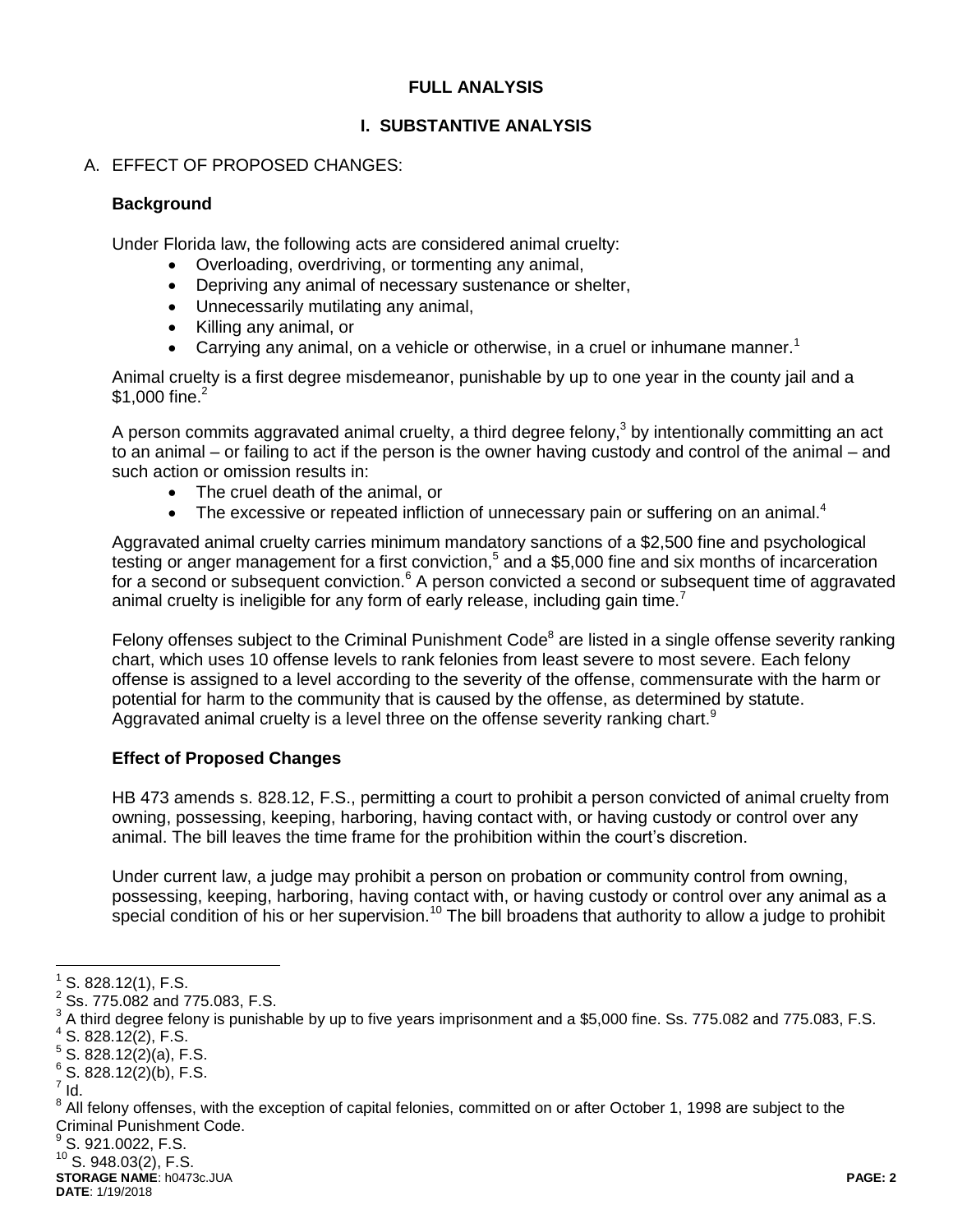such action or activity independent of any supervision and for an unlimited amount of time. The court could enforce such a prohibition through indirect criminal contempt proceedings.<sup>11</sup>

The bill amends s. 921.0022(3), F.S., increasing the severity ranking for aggravated animal cruelty from a level three to a level five under the Criminal Punishment Code.<sup>12</sup> As with a level three offense, a person with no other open offenses or prior convictions who is convicted of one count of aggravated animal cruelty at a level five would not score a minimum prison sentence under the sentencing guidelines. Unlike with a level three offense, however, the judge could exercise his or her discretion to sentence the individual to prison without having to make written findings that a nonstate prison sanction could present a danger to the public.<sup>13</sup> Additionally, since a level five offense scores more points under the sentencing guidelines, it is more likely that people with other open offenses or prior convictions would score a minimum prison sentencing under the sentencing guidelines.

Finally, the bill provides a short title for the act as "Ponce's law," in memory of a puppy who was beaten to death in Volusia County in April 2017.<sup>14</sup>

The bill provides an effective date of July 1, 2018.

B. SECTION DIRECTORY:

**Section 1:** Provides the short title of "Ponce's law."

**Section 2:** Amends s. 828.12, F.S., relating to cruelty to animals.

**Section 3:** Amends s. 921.0022, F.S., relating to Criminal Punishment Code; offense severity ranking chart.

**Section 4: Provides an effective date of July 1, 2018.** 

## **II. FISCAL ANALYSIS & ECONOMIC IMPACT STATEMENT**

- A. FISCAL IMPACT ON STATE GOVERNMENT:
	- 1. Revenues:

None.

2. Expenditures:

To the extent that persons are arrested for, charged with and convicted of, the criminal offenses modified in the bill, this bill will have an indeterminate fiscal impact on state and local governments. The Criminal Justice Impact Conference met on January 8, 2018, and determined the bill will insignificantly increase the need for prison beds.<sup>15</sup>

#### B. FISCAL IMPACT ON LOCAL GOVERNMENTS:

1. Revenues:

None.

2. Expenditures:

None.

**STORAGE NAME**: h0473c.JUA **PAGE: 3 DATE**: 1/19/2018 An insignificant change in prison beds means a change of 10 or fewer.

 $\overline{a}$ <sup>11</sup> S. 828.23, F.S.; FLA. R. CRIM. P. 3.840.

<sup>12</sup> S. 921.0022, F.S.

 $13$  S. 775.082(10), F.S.

<sup>&</sup>lt;sup>14</sup> Frank Fernandez, Public Outrage Fuels Push for Animal Abuse Punishments, DAYTONA BEACH NEWS JOURNAL (April 21, 2017),<http://www.news-journalonline.com/news/20170416/public-outrage-fuels-push-for-animal-abuse-punishments>